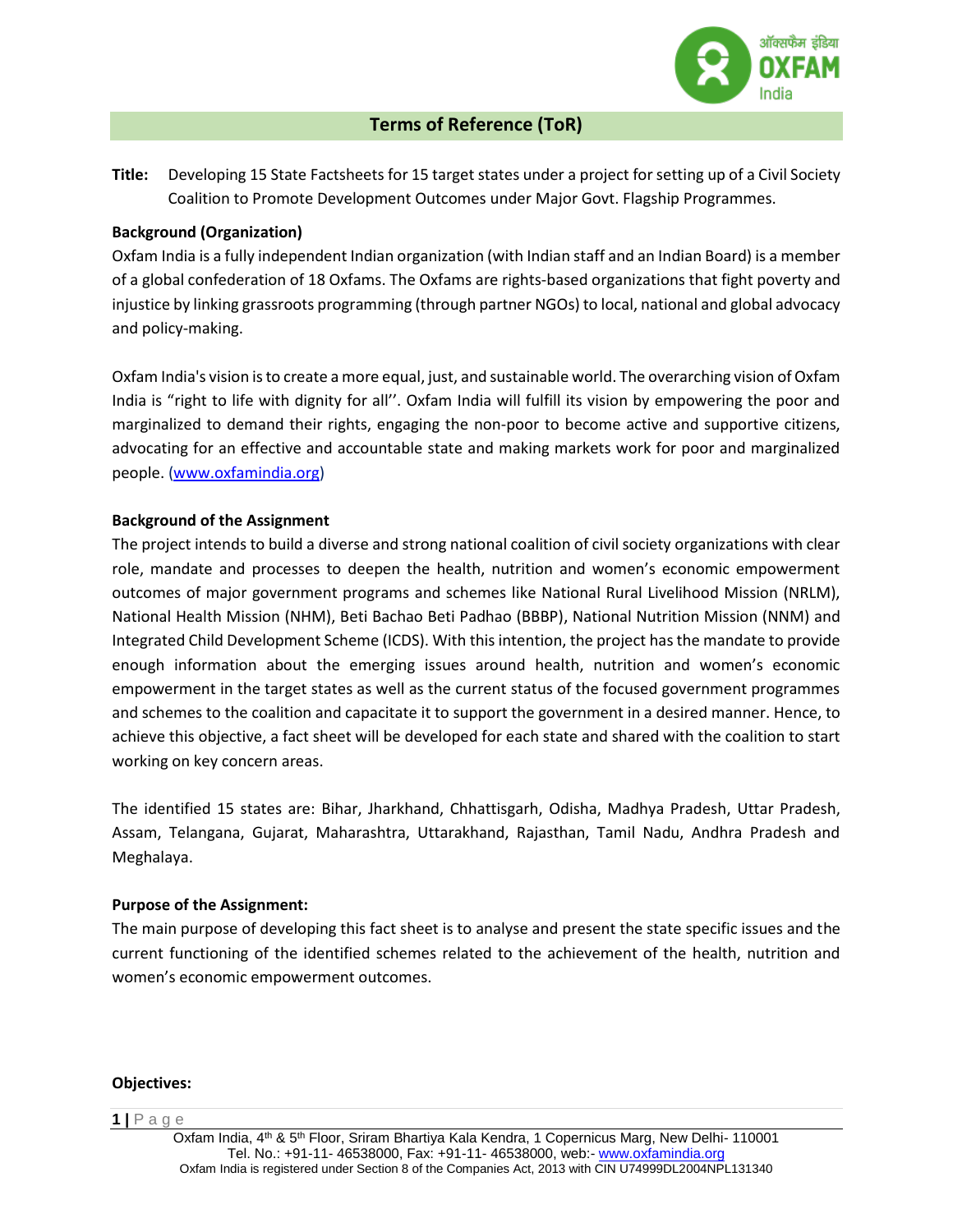

The key objectives of this exercise are:

- $\triangleright$  To have a statistical analysis of state specific emerging issues on health, nutrition and women's economic empowerment.
- $\triangleright$  To present the current status of identified government schemes and programmes (NRLM, NHM, ICDS, BBBP and NNM).
- $\triangleright$  To highlight the key grey areas on which the coalition can start working to provide support for better functioning of the schemes and programmes.

## **Key Deliverables (as per background and requirement of assignment):**

The key indicators (125 numbers) for the factsheet has already been developed by Oxfam India. A tentative list of these indicators is annexed with this ToR at **Annexure-1**.

- Finalization of the developed set of indicators.
- Numerator/Denominator Matrix for the set indicator list
- Structure of the factsheet
- Data tables and graphical representations of the same in both excel and word formats
- Identification of key concern areas for each state
- One factsheet for each state as per the set format in word and pdf formats- draft
- Final approved factsheet after incorporating the feedback

### **Method of Data Collection**

- Data tables and graphs to be developed majorly from secondary sources. Data from secondary sources constitute approximately 80% of the identified set of indicators.
- A visit to each of the 15 states to collect primary information (for rest 20% of the indicators) about the overall functioning (Coverage and Budget) of the government schemes (5 identified flagship programmes/ schemes) from the state departments.

#### **Timeline (a clear cut timeline of the assignment)**

• Three months from the date of signing the contract.

## **Payment Schedule as per policy of Oxfam India**

- 20% on signing of the contract.
- 20% on finalizing the set of indicators, numerator-denominator matrix and the structure of the factsheet.
- 40% on sharing the final data tables and graphs and the draft factsheet for 15 states.
- 20% on sharing final factsheets for all 15 states.

## **Application Procedure:**

- Interested organizations/agencies are requested to submit the proposals to [procurement@oxfamindia.org](mailto:procurement@oxfamindia.org) with the subject line 'Developing State Fact Sheets' by **24th December 2019.**
- The "Technical" and "Financial" proposals must be submitted in two separate documents (with respective names "Technical Proposal" and "Financial Proposal").
- The "Technical proposal" should include the description of the organization/agency, the organization's general experience in the field of assignment, plan of data collection, compilation and presentation. The technical proposal should also include the qualification and competency of the personnel proposed for the assignment as well as few samples of similar assignment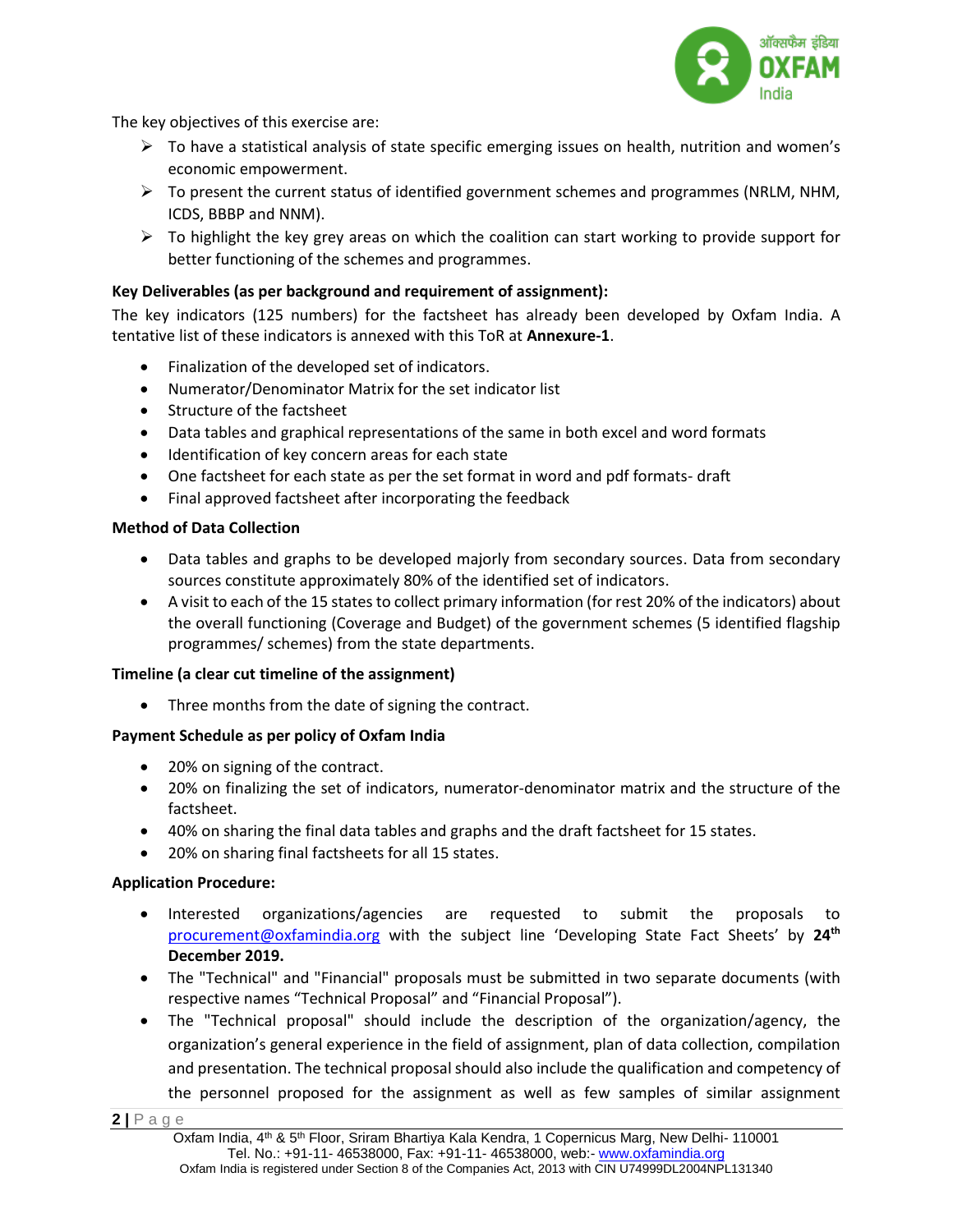

completed in the past. The Technical Proposal should not contain any cost information whatsoever.

 The "Financial Proposal" should contain the detailed price offer for the services including all taxes. Without tax (in %), the financial proposal shall not be considered.

**P.S:** Technical and Financial Proposals that are not submitted separately shall not be considered.

**Legal Compliances and Law** " Oxfam India is a law abiding company and by signing/accepting this document, you are under strict obligation to abide by Oxfam India's policies related to Policy against Sexual Harassment and Child Protection Policy (details available on our website; link - <https://www.oxfamindia.org/HR-policies>)"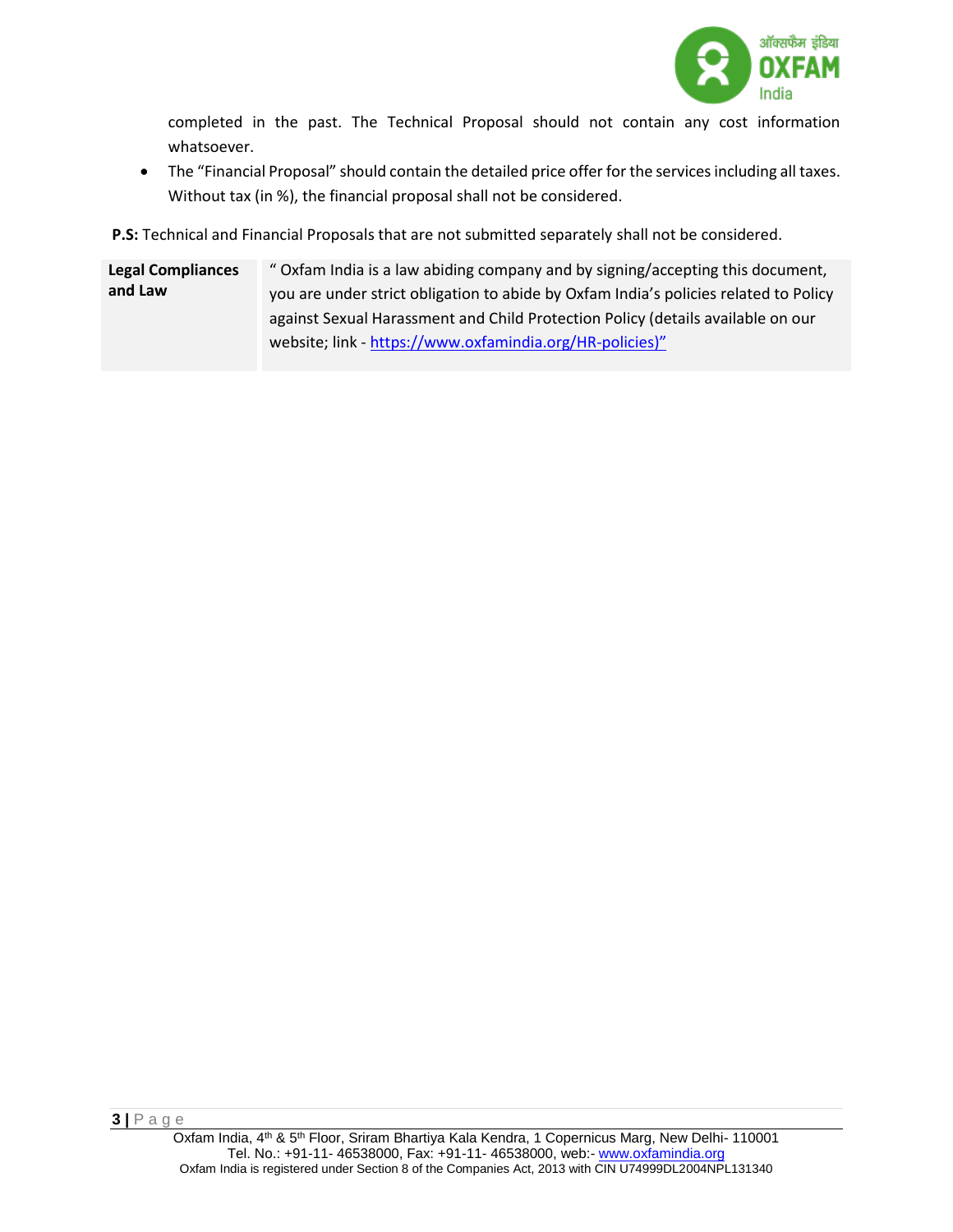

# **Annexure-1**

# **List of Indicators**

| <b>Thematic</b> | Sl. No. | <b>Indicators</b>                                                               |
|-----------------|---------|---------------------------------------------------------------------------------|
| Areas of to be  |         |                                                                                 |
| <b>Covered</b>  |         |                                                                                 |
| State at a      | 1.      | Percentage of state population in the country                                   |
| Glance          | 2.      | Percentage of male and female population in the state                           |
|                 | 3.      | Percentage of rural and urban population in the state                           |
|                 | 4.      | <b>Decadal Population Growth</b>                                                |
|                 | 5.      | <b>Population Density</b>                                                       |
|                 | 6.      | Percentage of population (0-6, 10-19, 15-49, Above 60) (Male, Female),          |
|                 |         | (Rural, Urban)                                                                  |
|                 | 7.      | Sex Ratio (Rural, Urban) in comparison with national ratio (2001 & 2011)        |
|                 | 8.      | Child Sex Ratio (0-6 years) (Rural, Urban)                                      |
|                 | 9.      | Literacy Rate (Male, Female), (Rural, Urban) (2001 & 2011)                      |
|                 | 10.     | Percentage of Main and Marginal Workers (Rural, Urban)                          |
|                 | 11.     | <b>HDI Ranking</b>                                                              |
|                 | 12.     | Health Index                                                                    |
|                 | 13.     | Income Index                                                                    |
|                 | 14.     | <b>GSDP</b>                                                                     |
| Proportion of   | 15.     | Percentage of below poverty line (BPL) population as per Tendulkar              |
| Vulnerable      |         | estimates                                                                       |
| Population      | 16.     | Percentage of SC Population in the State (Male, Female)                         |
|                 | 17.     | Percentage of ST Population in the State (Male, Female)                         |
|                 | 18.     | Percentage of Muslim Population in the State (Male, Female)                     |
|                 | 19.     | Percentage of Female Headed HHs in the state                                    |
|                 | 20.     | Percentage of Houseless population in the state                                 |
|                 | 21.     | Percentage of main migration (Male, Female), (SC/ST, Muslim), (Reason           |
|                 |         | wise)                                                                           |
|                 | 22.     | Percentage of persons with disabilities (all kind of disabilities) in the state |
|                 | 23.     | Percentage of People (15-49 years) living with HIV/AIDS (Male, Female, TG)      |
| Health and      |         | <b>Marriage and Fertility</b>                                                   |
| Nutrition       | 24.     | Percentage of women age 20-24 years married before age 18 years                 |
|                 | 25.     | Percentage of women age 15-19 years who were already mothers or                 |
|                 |         | pregnant at the time of the survey                                              |
|                 | 26.     | Total fertility rate (children per woman)                                       |
|                 |         | <b>Mortality</b>                                                                |
|                 | 27.     | Infant Mortality Rate (IMR) (Male, Female)                                      |
|                 | 28.     | Neo-natal Mortality Rate (Male, Felame)                                         |
|                 | 29.     | Under-five Mortality Rate (U5MR) (Male, Female)                                 |
|                 | 30.     | Maternal Mortality Rate (MMR)                                                   |
|                 |         | <b>Unmet Need for Family Planning</b>                                           |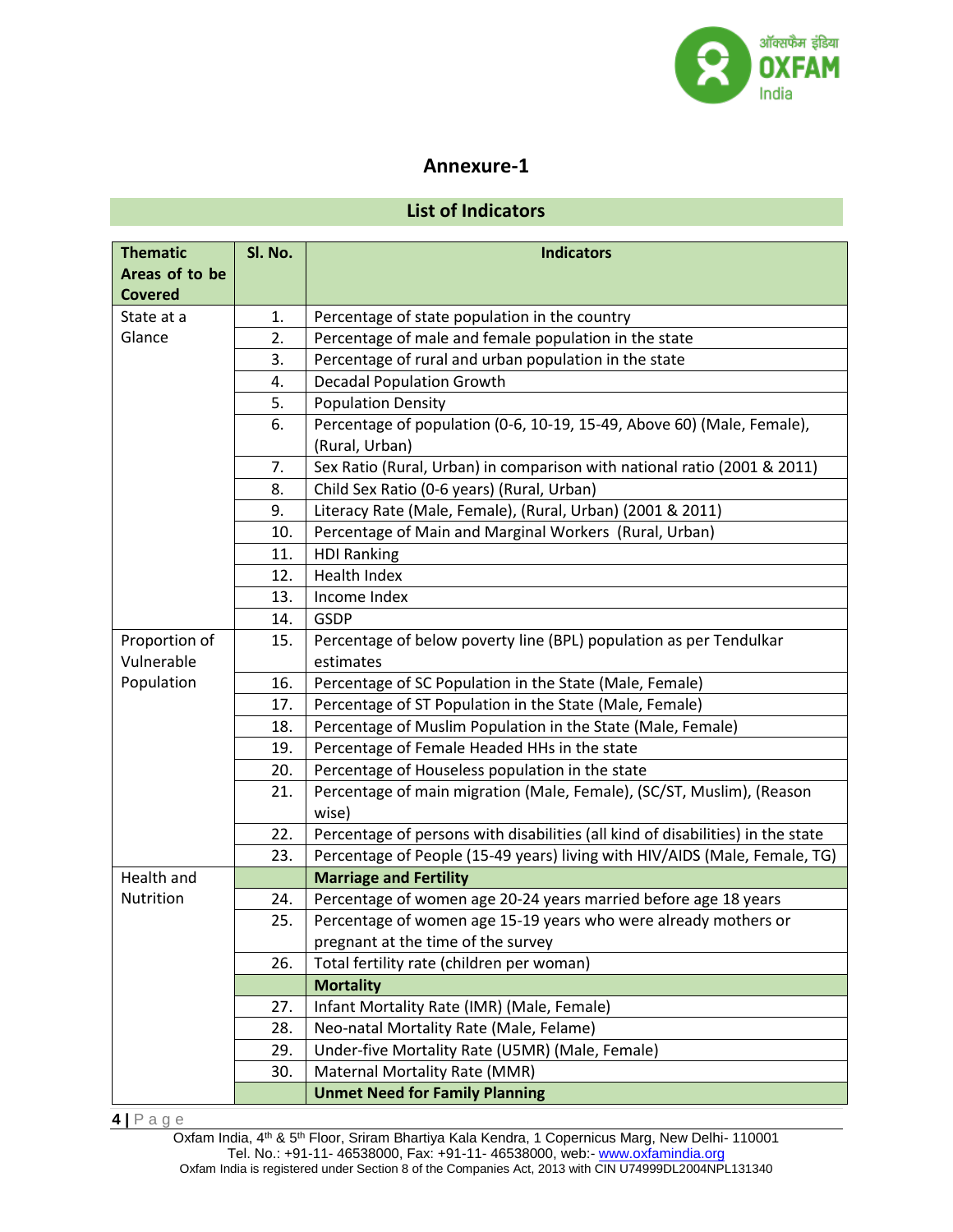

| <b>Thematic</b> | Sl. No. | <b>Indicators</b>                                                                    |
|-----------------|---------|--------------------------------------------------------------------------------------|
| Areas of to be  |         |                                                                                      |
| <b>Covered</b>  |         |                                                                                      |
|                 | 31.     | Percentage of total unmet need among currently married women age 15-                 |
|                 |         | 49 years                                                                             |
|                 | 32.     | Unmet need for spacing among currently married women age 15-49 years                 |
|                 |         | <b>Maternity Care</b>                                                                |
|                 | 33.     | Percentage of mothers who had at least 4 antenatal care visits                       |
|                 | 34.     | Percentage of mothers who consumed iron folic acid for 100 days or more              |
|                 |         | when they were pregnant                                                              |
|                 | 35.     | Percentage of mothers who received postnatal care from a                             |
|                 |         | doctor/nurse/LHV/ANM/midwife/other health personnel within 2 days of                 |
|                 |         | delivery<br><b>Delivery Care</b>                                                     |
|                 | 36.     | Percentage of institutional births                                                   |
|                 | 37.     | Percentage of births delivered by caesarean section                                  |
|                 |         | <b>Child Immunization</b>                                                            |
|                 | 38.     | Percentage of children age 12-23 months fully immunized (BCG, measles,               |
|                 |         | and 3 doses each of polio and DPT)                                                   |
|                 |         | <b>Child Feeding Practices and Nutritional Status</b>                                |
|                 | 39.     | Percentage of children under age 3 years breastfed within one hour of                |
|                 |         | birth                                                                                |
|                 | 40.     | Percentage of children under age 6 months exclusively breastfed                      |
|                 | 41.     | Percentage of children age 6-8 months receiving solid or semi-solid food and         |
|                 |         | breastmilk                                                                           |
|                 | 42.     | Low birthweight prevalence per 100 livebirths                                        |
|                 | 43.     | Percentage of children age 6-59 months who are anaemic (<11.0 g/dl)                  |
|                 | 44.     | Children under 5 years who are stunted (height-for-age)                              |
|                 | 45.     | Children under 5 years who are wasted (weight-for-height)                            |
|                 | 46.     | Children under 5 years who are underweight (weight-for-age)                          |
|                 |         | <b>Dietary Diversity Pattern</b>                                                     |
|                 | 47.     | Percentage of 6-23 months children fed 4+ food groups in past 24 hours               |
|                 | 48.     | Percentage of 6-23 months children fed minimum meal frequency in past 24             |
|                 |         | hours                                                                                |
|                 | 49.     | Percent distribution of women and men age 15-49 consumed specific food               |
|                 |         | items daily                                                                          |
|                 |         | <b>Nutritional Status of Women</b>                                                   |
|                 | 50.     | Percentage of women whose Body Mass Index (BMI) is below normal (BMI                 |
|                 |         | < 18.5 kg/m <sup>2</sup> )                                                           |
|                 | 51.     | Percentage of women who are overweight or obese (BMI $\geq$ 25.0 kg/m <sup>2</sup> ) |
|                 | 52.     | Pregnant women age 15-49 years who are anaemic (<11.0 g/dl)                          |
|                 | 53.     | Percentage of women age 15-49 years who are anaemic                                  |
|                 |         | <b>Menstrual Hygiene</b>                                                             |
|                 | 54.     | Percentage of women age 15-24 who have ever menstruated using a                      |
|                 |         | hygienic method (Rural, Urban) (SC, ST, Muslims)                                     |
|                 |         | <b>Other Health Issues</b>                                                           |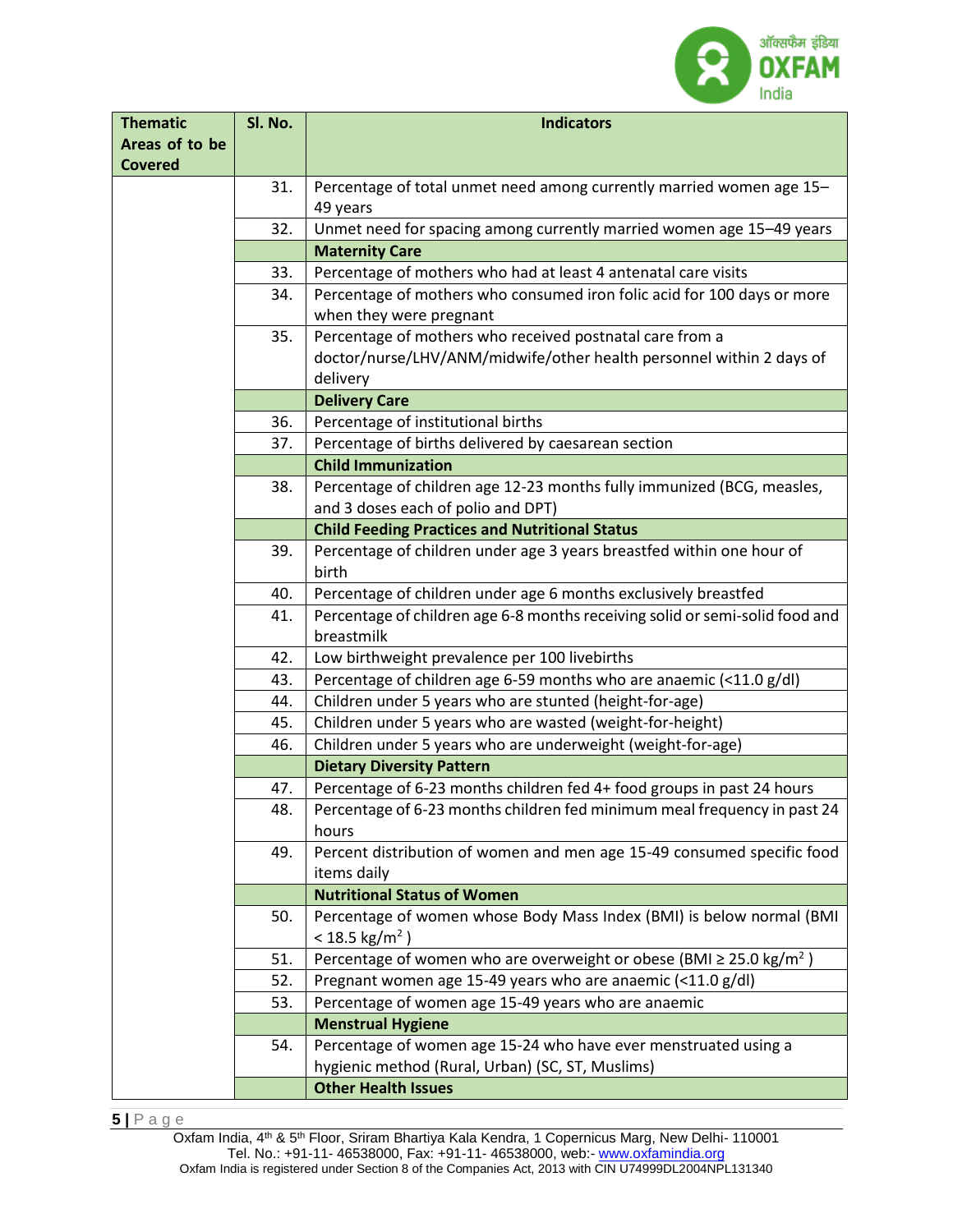

| <b>Thematic</b>       | Sl. No. | <b>Indicators</b>                                                                                 |
|-----------------------|---------|---------------------------------------------------------------------------------------------------|
| Areas of to be        |         |                                                                                                   |
| <b>Covered</b>        |         |                                                                                                   |
|                       | 55.     | Number of persons per 100,000 suffering from Tuberculosis (India, State)<br>(% share of TB cases) |
|                       | 56.     | Percentage of women and men age 15-49 who reported an STI in the past<br>12 months.               |
| National              |         | <b>Budget</b>                                                                                     |
| <b>Health Mission</b> | 57.     | Annual Budget (allocation & utilization), (HR, Infrastructure, Services)                          |
|                       |         | (Trend of past 5 Years)                                                                           |
|                       |         | <b>Coverage</b>                                                                                   |
|                       | 58.     | Number of schemes under State NHM (Total, Health, Nutrition & Gender<br>related)                  |
|                       | 59.     | Name of the CSOs having partnership with the Mission (Financial, Non-<br>financial)               |
|                       |         | <b>Inclusion of Gender Component</b>                                                              |
|                       | 60.     | Percentage of Staff sensitized on gender components                                               |
|                       | 61.     | Separate fund allocated for gender training                                                       |
|                       | 62.     | Number of gender resource persons developed                                                       |
|                       |         | <b>External Programme Evaluation</b>                                                              |
|                       | 63.     | Number of programmes evaluations/assessments conducted (Theme wise)<br>(Also list)                |
|                       | 64.     | Number/Percentage of programmes evaluations/assessments reports<br>available in public domain     |
| Integrated            |         | <b>Budget</b>                                                                                     |
| Child                 | 65.     | Annual Budget (allocation & utilization), (HR, Infrastructure, Services)                          |
| Development           |         | (Trend of past 5 Years)                                                                           |
| Scheme                |         | <b>Coverage</b>                                                                                   |
|                       | 66.     | Number of AWCs (Sanctioned, Operational & Providing Services)                                     |
|                       | 67.     | Average number of children and mothers receiving services per AWC                                 |
|                       | 68.     | Name of the CSOs having partnership with the Scheme (Financial, Non-<br>financial)                |
|                       |         | <b>External Programme Evaluation</b>                                                              |
|                       | 69.     | Number of programmes evaluations/assessments conducted (Theme wise)                               |
|                       |         | (Also list)                                                                                       |
|                       | 70.     | Number/Percentage of programmes evaluations/assessments reports<br>available in public domain     |
| National              |         | <b>Budget</b>                                                                                     |
| Nutritional           | 71.     | Annual Budget (allocation & utilization), (HR, Infrastructure, Services)                          |
| Mission               |         | (Trend of past 3 Years)                                                                           |
| (Poshan               |         | <b>Coverage</b>                                                                                   |
| Abhiyaan)             | 72.     | Number of Govt. schemes contributing towards addressing malnutrition                              |
|                       |         | (Also the List)                                                                                   |
|                       | 73.     | Percentage of AWCs reporting height of the children                                               |
|                       | 74.     | Number of Nutritional Rehabilitation Centres (NRCs) functional in the state                       |
|                       | 75.     | Number of reporting registers eliminated since inception of the NNM                               |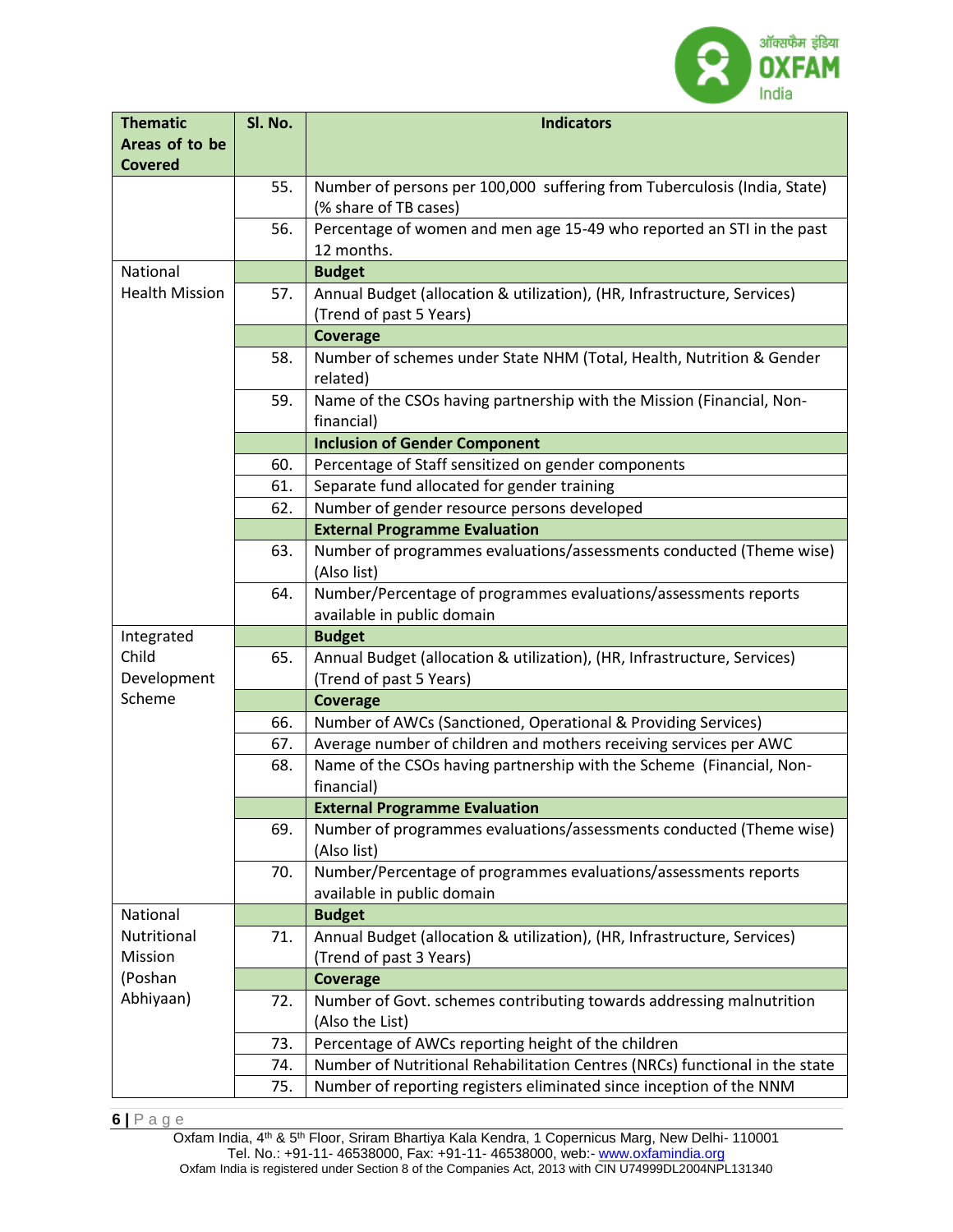

| <b>Thematic</b>       | Sl. No. | <b>Indicators</b>                                                                                            |
|-----------------------|---------|--------------------------------------------------------------------------------------------------------------|
| Areas of to be        |         |                                                                                                              |
| <b>Covered</b>        |         |                                                                                                              |
|                       | 76.     | Percentage of AWWs using IT based tools for reporting                                                        |
|                       | 77.     | Name of the CSOs having partnership with the Mission (Financial, Non-                                        |
|                       |         | financial)                                                                                                   |
|                       |         | <b>External Programme Evaluation</b>                                                                         |
|                       | 78.     | Number of programmes evaluations/assessments conducted (Theme wise)                                          |
|                       |         | (Also list)                                                                                                  |
|                       | 79.     | Number/Percentage of programmes evaluations/assessments reports                                              |
|                       |         | available in public domain                                                                                   |
| Women's               | 80.     | Percentage of working women (Main & Marginal Workers) (SC, ST &                                              |
| Economic              |         | Muslims), (Industrial Category)                                                                              |
| Empowerment           | 81.     | Percentage of female workers (Self-employed, Regular wage/salary, Casual                                     |
| & Livelihood          |         | labour) (Rural, urban)                                                                                       |
|                       | 82.     | Female Labour Work Participation Rate for all age (Rural & Urban) (Formal/                                   |
|                       |         | Informal)                                                                                                    |
|                       | 83.     | Female Unemployment Rate for all age (Rural & Urban)                                                         |
|                       | 84.     | Percentage of Female Migration (Main, Marginal and Non-Worker) (Reason                                       |
|                       |         | wise)                                                                                                        |
|                       | 85.     | Percentage of women headed establishments (out of total                                                      |
|                       |         | establishments-Agri+ non-agri)                                                                               |
|                       | 86.     | Percentage of women headed establishments by caste and religion wise                                         |
| Gender                |         | (Muslim, SC& ST) (out of total women establishments)                                                         |
| related issues        | 87.     | Percentage of men and women age 15-49 who want more sons than<br>daughters (Rural, Urban) (SC, ST & Muslims) |
|                       | 88.     | Percentage of ever-married women who have ever experienced spousal                                           |
|                       |         | violence                                                                                                     |
|                       | 89.     | Percentage of ever-married women who have experienced violence during                                        |
|                       |         | any pregnancy                                                                                                |
|                       | 90.     | Percentage of currently married women who usually participate in                                             |
|                       |         | household decisions                                                                                          |
|                       | 91.     | Number of crimes against women (IPC + SLL) (Trend of 2014-16)                                                |
|                       | 92.     | State rank based on crime rate against women (Trend of 2014-16)                                              |
|                       | 93.     | Number of dowry deaths reported (Sec.304B IPC)                                                               |
|                       | 94.     | Number of women trafficking case reported (Sec. 370 & 370A IPC)                                              |
|                       | 95.     | Number of female suicide cases (reason wise)                                                                 |
|                       | 96.     | Number of foeticides & infanticides reported                                                                 |
|                       | 97.     | Trend Analysis of gender budget                                                                              |
| <b>National Rural</b> |         | <b>Budget</b>                                                                                                |
| Livelihood            | 98.     | Annual Budget (allocation & utilization), (HR, Infrastructure, Services)                                     |
| Mission               |         | (Trend of past 5 Years)                                                                                      |
|                       |         | <b>Coverage</b>                                                                                              |
|                       | 99.     | Number of schemes under SRLM (Total, Health, Nutrition & Gender                                              |
|                       |         | related)                                                                                                     |
|                       | 100.    | Number of households mobilized into SHGs (in Lakh)                                                           |